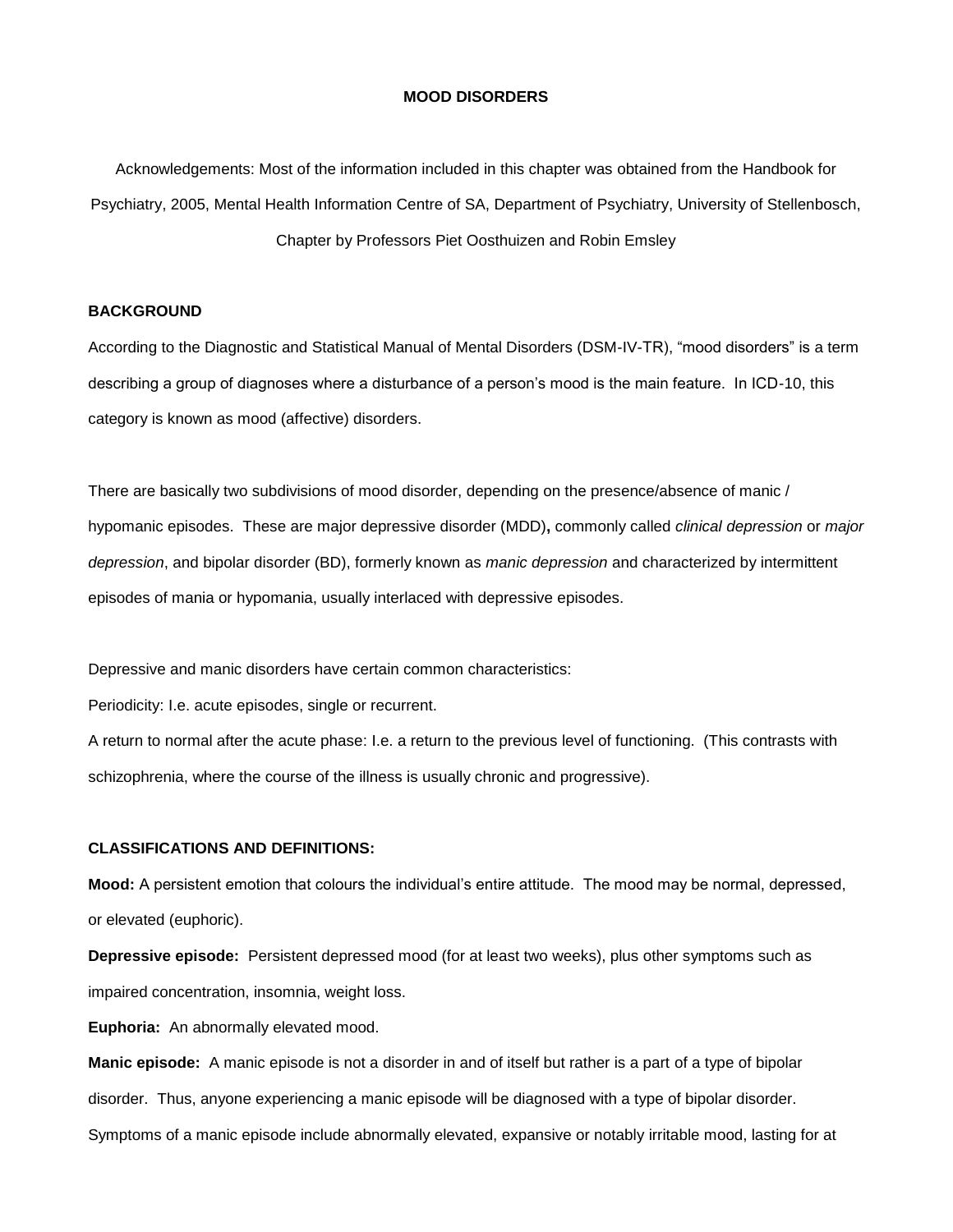least one week, and causing significant difficulty or impairment in occupational, social, educational or other important functioning. Other symptoms of mania include decreased need for sleep, being more talkative than usual or pressure to keep talking, the subjective experience that thoughts are racing, easily distracted, and overactivity.

# **MAJOR DEPRESSIVE DISORDER / DEPRESSION**

Major depression is one of the most important illnesses that we deal with, and is frequently referred to as "the illness of our time." The reason for this is because the condition is very common, and if not diagnosed and treated correctly, it results in severe emotional suffering for the patient and the family.

The essential characteristic of major depressive disorder (diagnosed as *single episode* or *recurrent*) is one or more major depressive episodes without a history of a manic or hypomanic episode.

- a) Major depressive disorder (MDD): One or more major depressive episodes.
- b) Dysthymic disorder: Depressive mood most of the time for at least two years, but not meeting criteria for a major depressive episode.

# **Diagnostic criteria for major depressive episode:**

- (a) Persistent depressed mood, most of the day, almost every day.
- (b) Decreased interest and pleasure in all or almost all activities.
- (c) Significant loss of appetite or loss of weight, or increased appetite and weight gain. Insomnia or hypersomnia, almost every day.
- (d) Psychomotor agitation or retardation.
- (e) Tiredness, listlessness.
- (f) Feelings of worthlessness, self-reproach, guilt feelings.
- (g) Concentration impairment.
- (h) Recurrent thoughts of death, suicidal ideas or suicidal gestures.

# **Associated characteristics of major depression:**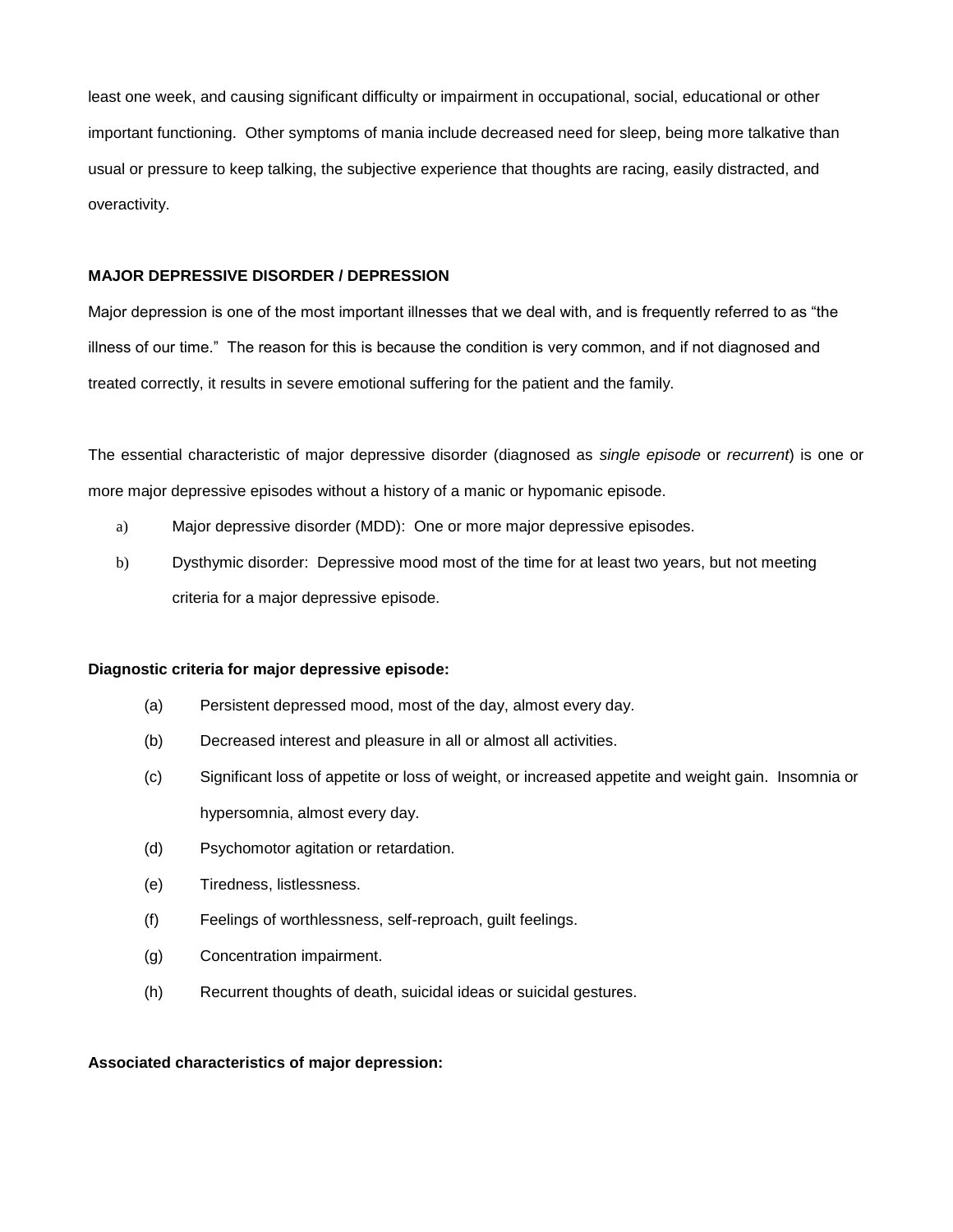1) Functional shift: The most important associated symptoms of depression are known as the functional shift (also known as physiological symptoms or vegetative symptoms). The classical functional shift consists of the following five cardinal symptoms.

- (a) Loss of appetite
- (b) Loss of weight
- (c) Diurnal mood swing (the patient usually feels worse in the morning, and the depressed mood improves slightly as the day progresses).
- (d) Terminal insomnia, or early morning waking (this is a specific disorder of the sleep pattern and is associated with specific electro-physiological changes in the sleep architecture).
- (e) Decreased libido

2) Another associated symptom of major depression comprises psychomotor changes. This can either be psychomotor retardation, or agitation (restless anxiety).

3) Lastly, in rare cases, psychotic symptoms may occur in a major depressive episode. These are mood congruent delusions or hallucinations (e.g., delusions of guilt, or voices telling the patient to commit suicide).

# **Dysthymic disorder:**

The essential characteristic of dysthymic disorder is a chronic low-grade disorder of mood:

- (a) In the form of depressed mood for most of the time for at least two years.
- (b) Some of the following symptoms may be present in addition to the depressed mood.
- Loss of appetite or excessive appetite
- Insomnia or hypersomnia
- Tiredness and reduced energy
- Poor concentration
- Difficulty in making decisions
- Feelings of hopelessness and helplessness
- Decreased self-confidence
	- (c) Never symptom-free for longer than two months over a period of two years.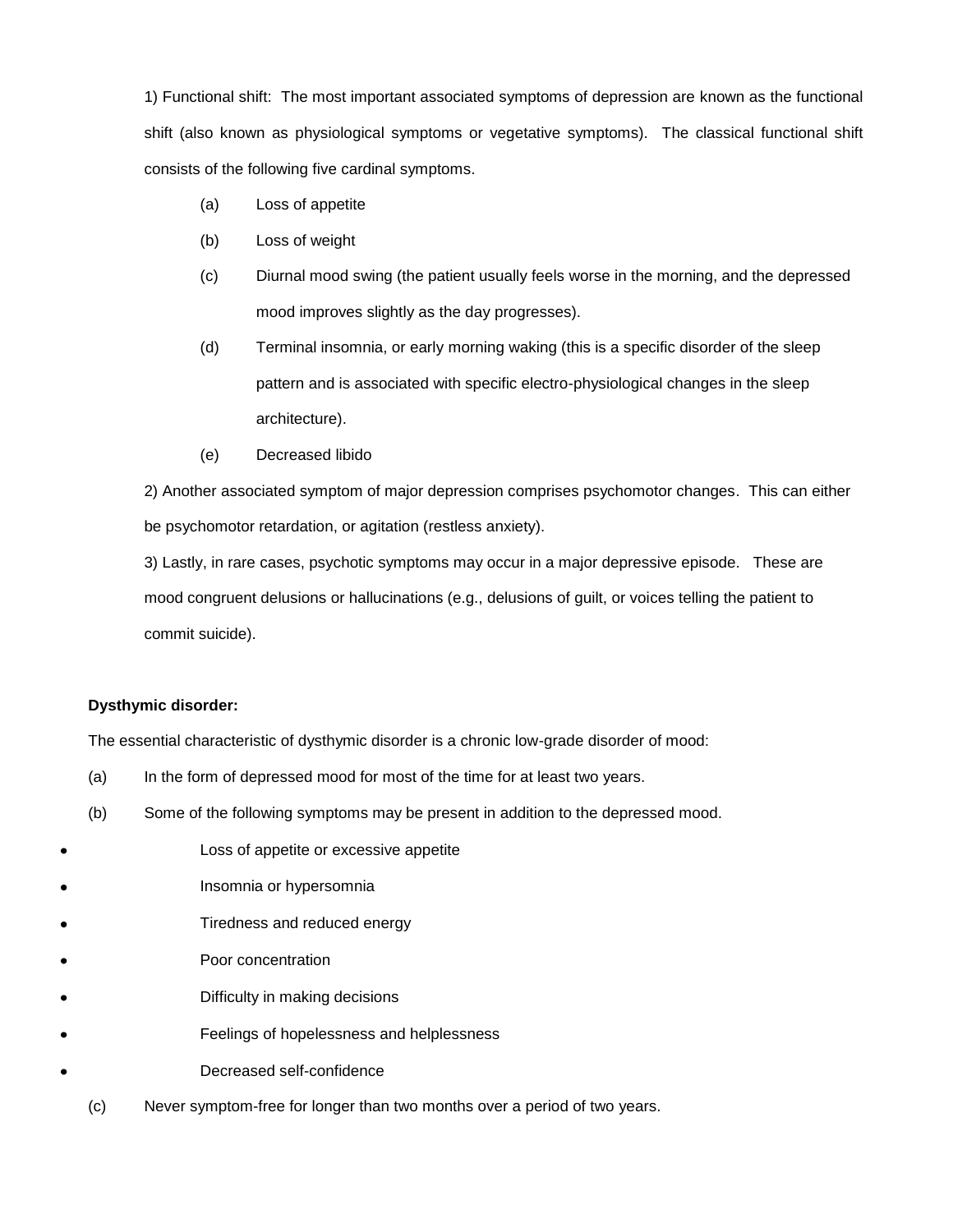- (d) No indication of a major depressive episode during the first two years.
- (e) No previous manic or hypomanic episodes.
- (f) Not superimposed on a chronic psychotic condition (e.g., schizophrenia, delusional disorder).

(g) No indication of a general medical condition or substance-induced disorder that could cause or perpetuate the disorder.

#### **Masked depression:**

Masked depression, together with the functional shift, are very important concepts that allow us to better identify patients with major depressive episodes. Not all patients with major depression present with classical symptoms of the disorder. There are frequently misleading, vague and atypical symptoms, and some patients may even deny feeling depressed.

The following masks of depression are of importance:

1) In children:

Major depression usually does not present with typical symptoms in children, particularly younger children. Changes in behaviour are usually the first symptoms. The child may become more anxious and uncertain, may display social withdrawal, and there may also be a deterioration in the level of performance at school.

2) In the elderly:

Major depression in the elderly may often be confused with dementia.

3) Somatization:

Patients with major depression may sometimes present with mainly physical complaints. There may be a hypochondriacal preoccupation with specific symptoms, or there may be various non-specific complaints. Patients with somatization of their depressive disorder are frequently seen in the primary care sector. Most of these patients are unfortunately not diagnosed correctly, with resultant incorrect treatment and sometimes disastrous consequences.

4) Agitation

If agitation is a prominent feature, it may easily be confused with symptoms of anxiety and lead to an incorrect diagnosis and treatment.

5) Chronic fatigue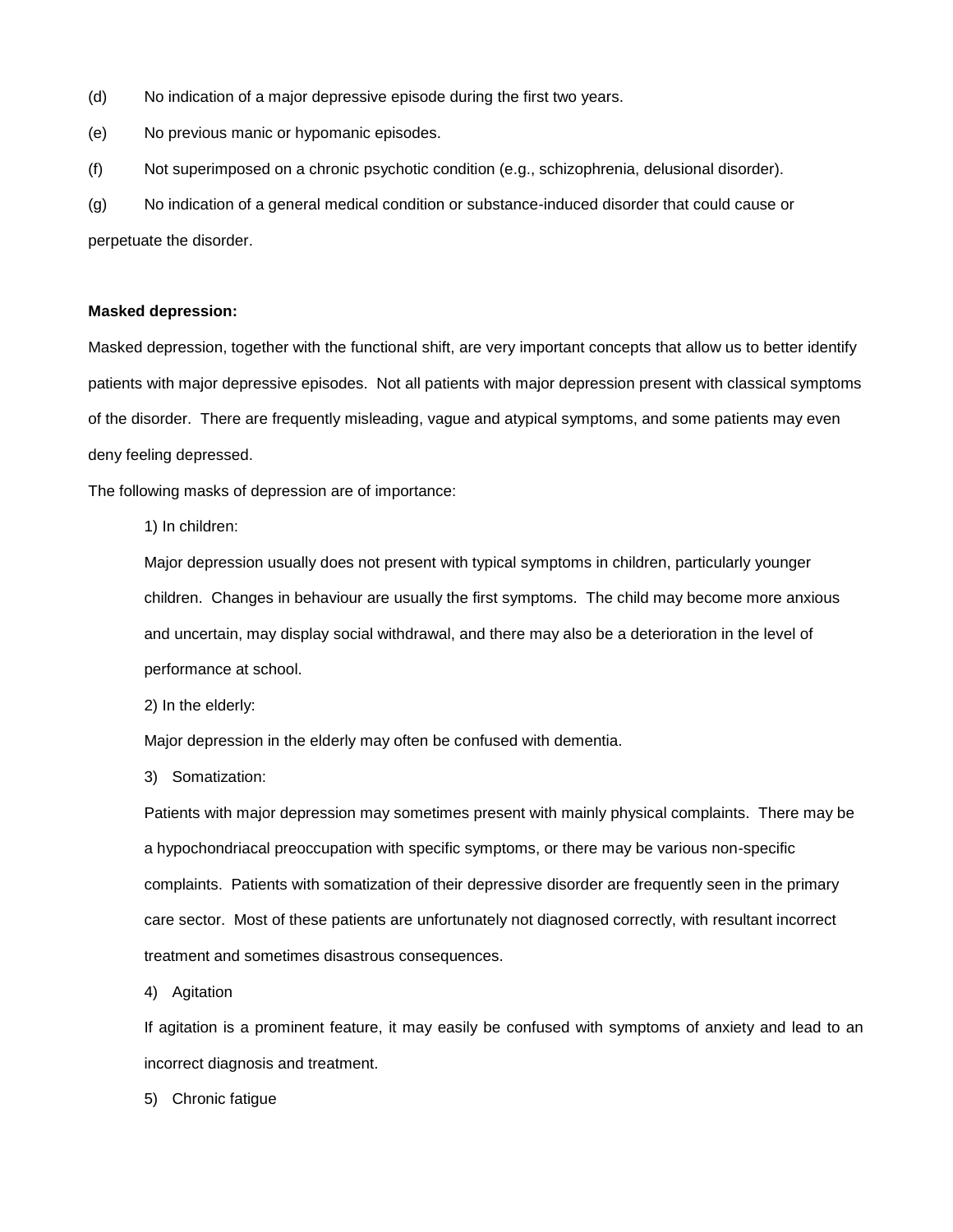So-called "Yuppie flu" has received widespread media attention. Various studies show that a substantial percentage of these patients meet criteria for a major depressive episode. In these cases, antidepressant medication is indicated.

# **Suicidal ideas:**

Major depressive disorder is the most important cause of successful suicide.

### **Factors predisposing to depression:**

Chronic medical illness

Alcohol- and substance abuse

Psychosocial stressors, e.g., bereavement, divorce or pregnancy.

### **Etiology (causality) of major depressive disorder:**

1) Genetic:

There now is clear-cut evidence for a genetic contribution to major depressive episodes. A positive family history frequently exists in such patients.

2) Biochemical:

There now is overwhelming evidence that the neurotransmitters serotonin and noradrenaline are involved in major depression.

3) Endocrinological:

Various endocrinological changes have been documented during the major depressive episode. Patients with mood disorders often manifest symptoms suggestive of abnormalities in hypothalamic loci (controlling appetite, sexual function, circadian rhythms, and anterior pituitary function).

4) Psychosocial:

Major depressive episodes occur more frequently in people who have lost a parent before the age of 11 years.

There is also a fairly strong association with recent losses, particularly the loss of a loved one.

# **TREATMENT OF MOOD DISORDERS**

**Treatment of a major depressive episode:**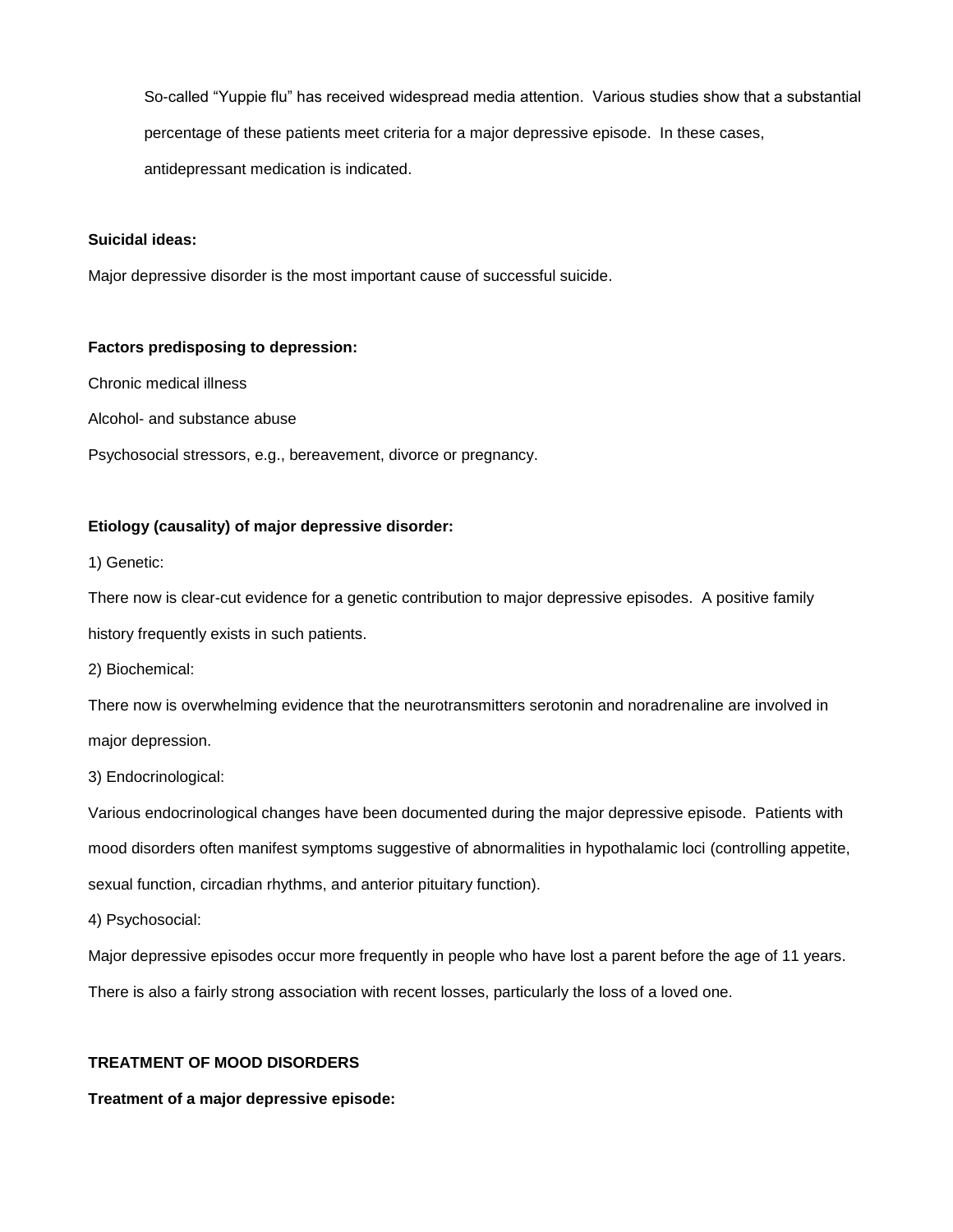The majority of patients with major depressive episode are treated by general practitioners. Most cases of major depressive episode are treated as outpatients.

# **1) Hospitalisation:**

Sometimes patients with major depressive episode are hospitalised (general or psychiatric hospital), for example in the following situations:

- (a) when the depression is of a severe degree;
- (b) where there is a high risk of suicide;
- (c) when severe medication side-effects occur;
- (d) in cases where electroconvulsive treatment is applied;
- (e) when the patient's support systems are inadequate;
- (f) further special investigations are required; or
- (g) other associated psychiatric or physical disorders that require hospitalisation are present.

Hospitalisation is usually of short duration; it could be for a few days or for weeks. In the case of admission to a psychiatric hospital, this is usually as a voluntary patient. In rare situations, for example in the presence of a clear-cut psychotic depression, there may be impaired insight, and refusal of hospitalisation. In such cases, certification in terms of the Mental Health Care Act may be indicated.

#### **2) Pharmacotherapy / medication:**

Antidepressants are the cornerstone of treatment for major depressive episode. Studies show that 70 - 80% of patients with major depressive episode improve or recover when treated with antidepressants.

Contrary to previous belief, there is now good evidence to indicate that the treatments that are used for the major mood disorders are also effective in the minor mood disorders (such as dysthymia).

# **3) Psychotherapy:**

Strictly speaking, the explanation, reassurance and encouragement that occurs within the doctor-patient relationship is not regarded as psychotherapy. However, a good doctor-patient relationship is of critical importance in treating patients with mood disorders.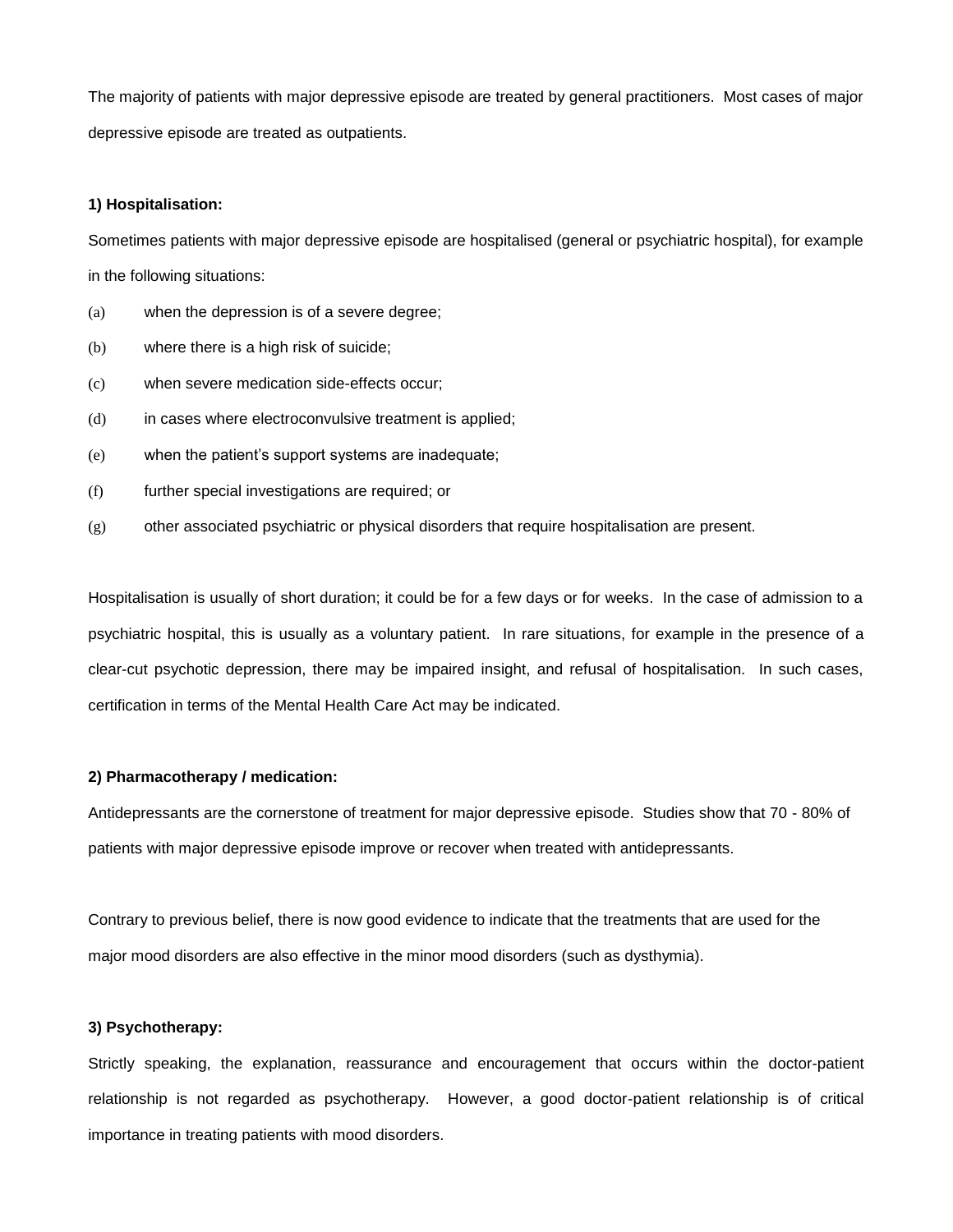Psychotherapy is often the first form of treatment recommended for depression. Called "therapy" for short, the word psychotherapy actually involves a variety of treatment techniques. During psychotherapy, a person with depression talks to a licensed and trained mental health care professional who helps him or her identify and work through the factors that may be causing their [depression.](http://www.webmd.com/depression/guide/causes-depression)

Psychotherapy helps people with depression (http://www.webmd.com/depression/psychotherapy-treatdepression):

1) Understand the behaviors, emotions, and ideas that contribute to his or her depression.

2) Understand and identify the life problems or events -- like a major illness, a death in the family, a loss of a job or a divorce -- that contribute to their depression and help them understand which aspects of those problems they may be able to solve or improve.

3) Regain a sense of control and pleasure in life.

4) Learn coping techniques and problem-solving skills.

Cognitive behavioral therapy (CBT) is a type of psychotherapy which includes a focus on how thinking affects the way a person feels and acts. The underlying theory of CBT is that you can change your way of thinking about a situation, and when you do, you also change the way you feel and behave. As a result, you can feel better, or at least remain calm, even when the situation stays the same.

While other approaches to therapy rely heavily on analyzing and exploring people's relationship with the world around them, the focus of CBT is on learning. The therapist functions as a teacher. He or she guides the client through the process of learning what his thoughts are, which are the "problematic" or irrational thoughts, and how to change these thought patterns and then how to act on that learning. Because there is a specific goal and a process for arriving at it, CBT is often more narrowly focused. It also is typically completed in less time than other therapies (http://www.webmd.com/depression/psychotherapy-treat-depression?page=2).

# **4) Electroconvulsive treatment (ECT):**

Electroconvulsive therapy (also called ECT or shock therapy) is a procedure given by a psychiatrist and used to help treat certain mental illnesses like depression. During ECT, electric currents are passed through the brain in order to trigger a seizure (a short period of irregular brain activity), lasting about 40 seconds. ECT is given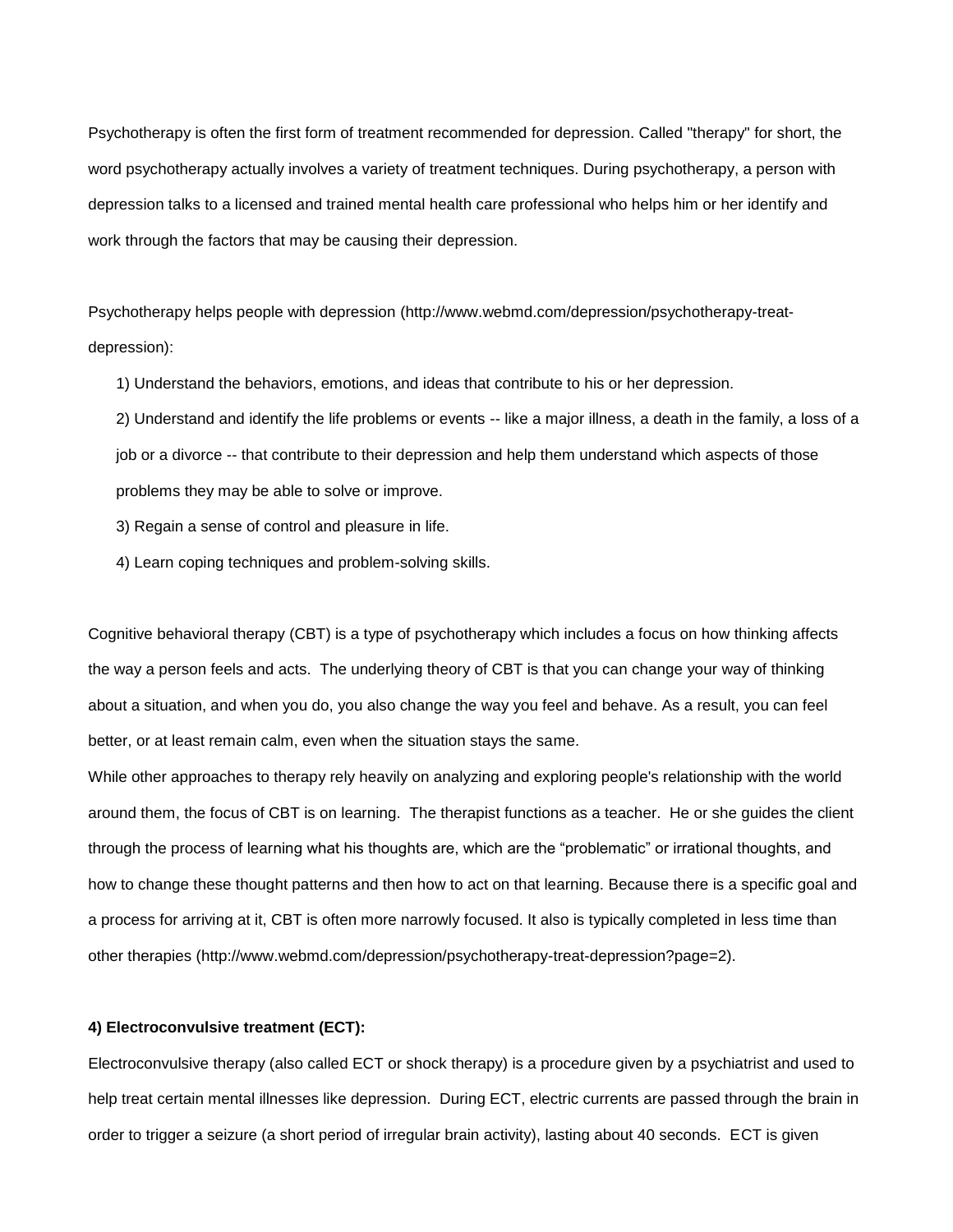during a hospital stay, or a person can get ECT on an outpatient basis. ECT is given up to 3 or 4 times a week and usually no more than 12 treatments are needed to relieve depression.

In the context of depression, ECT is usually used for patients with severe depression with insomnia (trouble sleeping), weight changes, feelings of hopelessness or guilt, and thoughts of suicide or homicide, that do not respond to antidepressants (medicines used to treat depression) or counseling, or for patients with severe depression who can't take antidepressants.

It is believed that the seizure in the brain caused by ECT works to release many chemicals in the brain. These chemicals, also called neurotransmitters, deliver messages from one brain cell to another. The release of these chemicals makes the brain cells work better. Thus a person's mood will improve when his or her brain cells and chemical messengers work better

[\(http://familydoctor.org/online/famdocen/home/common/mentalhealth/treatment/058.html#ArticleParsysMiddleCo](http://familydoctor.org/online/famdocen/home/common/mentalhealth/treatment/058.html#ArticleParsysMiddleColumn75750) [lumn75750\)](http://familydoctor.org/online/famdocen/home/common/mentalhealth/treatment/058.html#ArticleParsysMiddleColumn75750). However, ECT may cause a switch from a depressive phase into a manic episode in a patient with a bipolar disorder.

# **BIPOLAR DISORDERS:**

The essential characteristic is one or more manic (or hypomanic) episodes.

A manic episode is characterised by the following symptoms:

- A. A period of clearly abnormal and persistently elevated, expansive or irritable mood.
- B. During the period of disordered mood the following symptoms may appear:
	- Heightened importance of one's self, or grandiosity.
	- Decreased need for sleep, e.g., feeling wide-awake after 3 hours of sleep.
	- More talkative than usual, or an urge to keep on talking.
	- Flight of ideas, or the subjective experience of accelerated thoughts.
	- Distractibility.
	- Increased involvement in goal directed activities e.g., on social, professional or sexual levels, or psychomotor agitation (anxious restlessness).
	- Excessive involvement in pleasurable activities with a high potential for painful consequences e.g., excessive buying, sexual indiscretions, poor business decisions.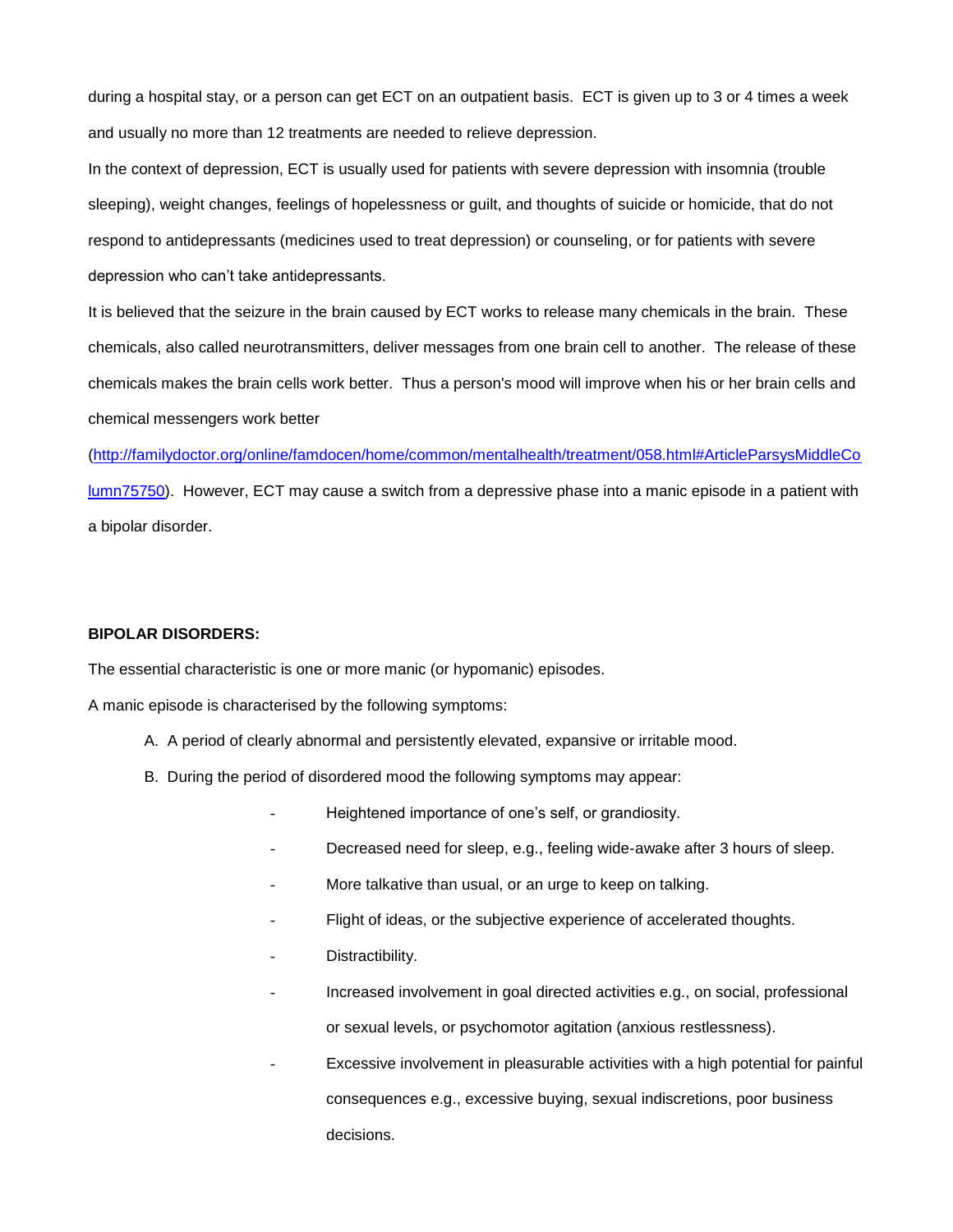- C. The mood disorder is severe enough to cause a significant impairment in social and occupational functioning, or to warrant hospitalisation to protect the patient or the community.
- D. Symptoms are not due to substances or a general medical condition. A hypomanic episode does not include criterion C. Hypomania is a milder degree of mania.

### **Accompanying characteristics:**

- Impaired insight and refusal of treatment.
- Labile mood, with sudden mood changes from euphoria to irritability, anger, depression. These mood changes may last minutes to hours, exceptionally for days.
- When delusional ideas and hallucinations are present, they are usually mood congruent, in other words, grandiose.

### **Precipitating factors:**

- Psychosocial stressors (divorce, bereavement, etc.)
- The post-partum period
- Antidepressant medication

There are basically 4 types of bipolar disorder:

**1) Bipolar I disorder** conforms to the classic concept of manic-depressive disorder. Bipolar I disorder is characterized by one of one or more manic episodes or mixed episodes (i.e. one or more manic episodes with or without one or more major depressive episodes).

**2) Bipolar II disorder** is characterized by one or more hypomanic episodes together with one or more major depressive episodes. This is arguably an under-diagnosed disorder since hypomania is often experienced as high-functioning behavior. Patients usually only present for evaluation and treatment when they develop depression.

**3) Cyclothymic disorder or cyclothymia** is characterized by a chronic mood disorder of at least two years duration (one year for children and adolescents) with frequent episodes of hypomania and frequent episodes of depressed mood (or a loss of interest and pleasure) that do not meet criteria for either a manic episode or a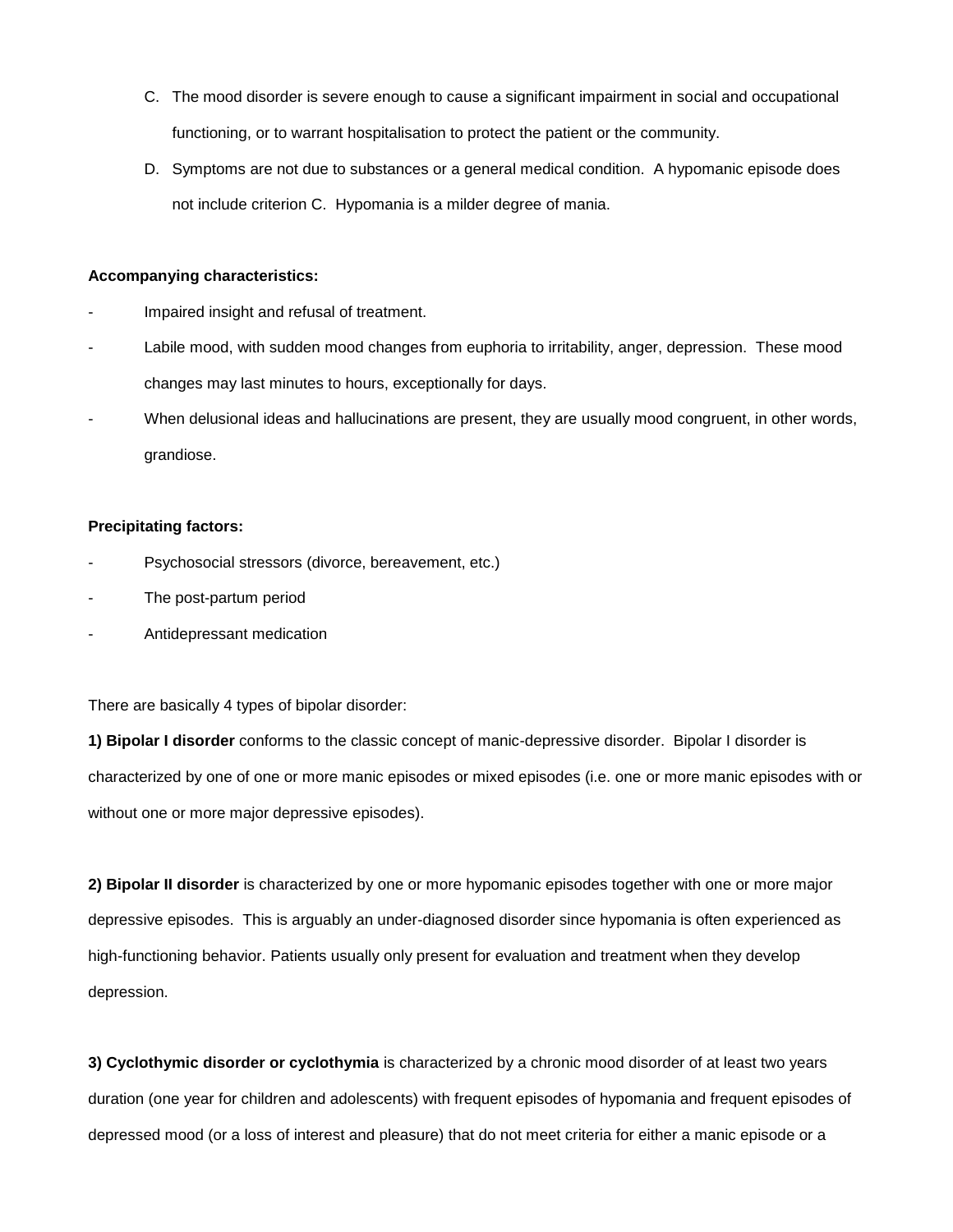major depressive episode. The diagnosis of cyclothymic disorder is not made when there is a history of mania or major depressive episode or mixed episode. Unlike most other forms of bipolar disorder, people with a diagnosis of cyclothymia are almost always fully functioning.

**4) Bipolar disorder (Not otherwise specified)** does not meet the criteria for any of the abovementioned disorders.

#### **Aetiological factors (causality)**

Bipolar disorder occurs more frequently in first degree relatives of people with bipolar disorder than in the general public. Approximately 50% of patients with bipolar disorder have at least one parent with a mood disorder.

### **TREATMENT OF BIPOLAR DISORDERS:**

There are a number of psychotherapeutic and pharmacological techniques used to treat bipolar disorder.

Psychotherapy is aimed at alleviating core symptoms, recognizing triggers of manic episodes, reducing negative expressed emotion in relationships, recognizing prodromal symptoms (that could indicate that an episode is imminent) before full-blown recurrence, and, practicing the factors that lead to maintenance of remission (Lam et al., 1999; Johnson & Leahy, 2004; Basco & Rush, 2005; Miklowitz & Goldstein, 1997; Frank, 2005).

### **Pharmacotherapy:**

Mood stabilising agents are the basis of treatment for bipolar illness. At the basis of medication treatment for bipolar mood disorder is a mood stabilizer such as lithium carbonate or lamotrigine. The "gold standard" mood stabilizers are firstly lithium, and secondly, sodium valproate. (Sodium valproate is also used as an anticonvulsant.) Other anticonvulsants used in bipolar disorder include carbamazepine, reportedly more effective in *rapid cycling* bipolar disorder (when a person "cycles" through mood episodes of a different nature – i.e. manic, hypomanic, depressive episodes – rapidly and usually within a relatively short time span), and lamotrigine, which is the first anticonvulsant shown to be beneficial in bipolar disorder.

Agitation often presents during the acute manic episodes and requires treatment. Such treatment usually requires use of antipsychotics such as chlorpromazine, quetiapine and olanzapine. More recently, quetiapine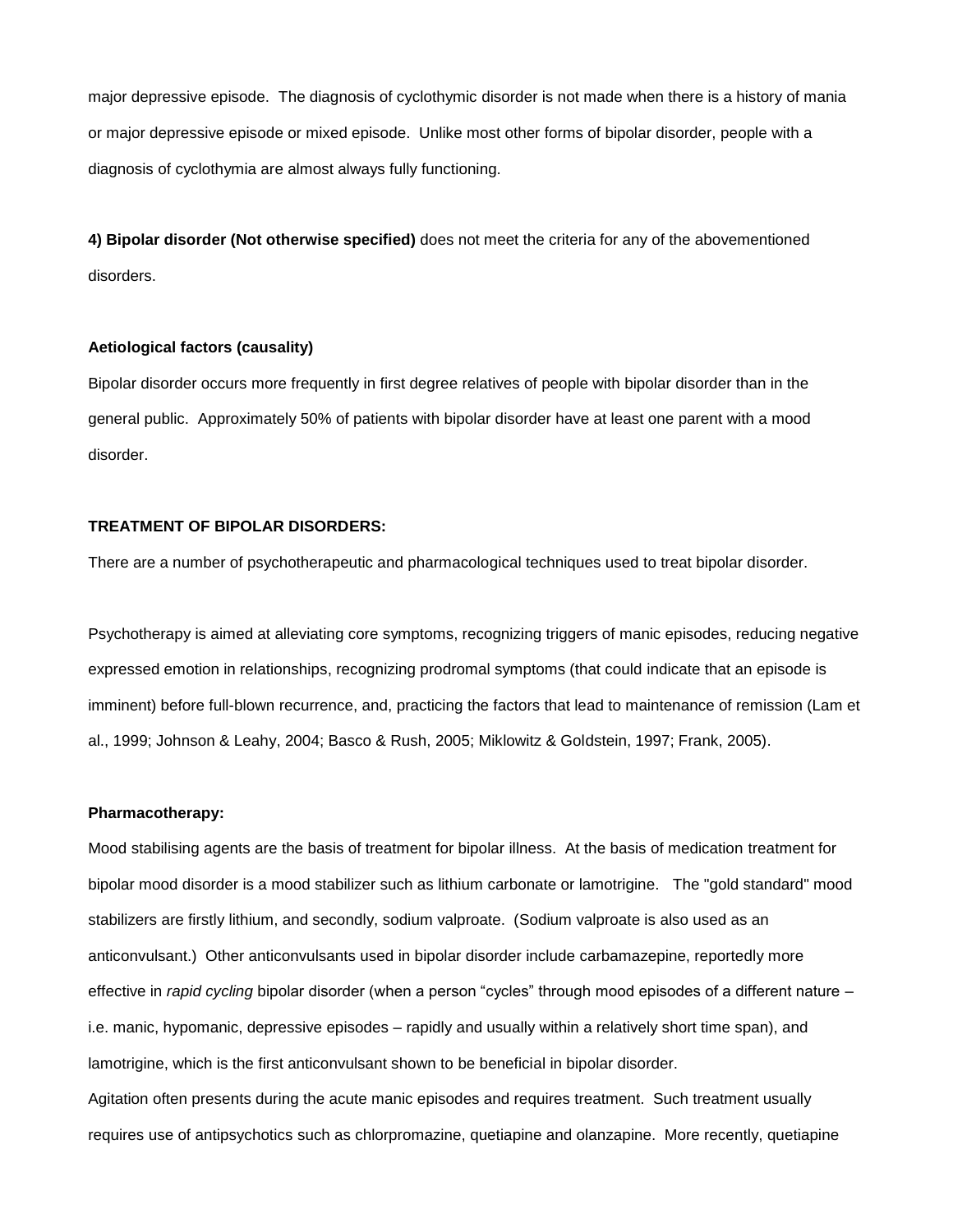and olanzapine (known as atypical antipsychotics) have been approved as effective monotherapy for the maintenance of bipolar disorder.

Importantly, the use of antidepressants in bipolar disorder has been debated over the years, with some studies reporting a worse outcome with their use triggering manic, hypomanic or mixed episodes, especially in cases where a mood stabilizer is not used. Also, rapid cycling can be induced or made worse by antidepressants, unless there is adjunctive treatment with a mood stabilizer. Most mood stabilizers are of limited effectiveness in depressive episodes.

There are studies that show that Omega 3 fatty acids may have beneficial effects in patients with bipolar disorder.

Topiramate is another anticonvulsant that is often prescribed as a mood stabilizer. It is an off-label use when used to treat bipolar disorder (meaning that it has not been officially approved for use in this condition). Unfortunately, its side effects - such as significant cognitive impairment - undermine its efficacy (Kushner, et al. 2006; Chengappa, et al. 2006).

Importantly, when medication is effective, i.e. causes a reduction in symptoms or a complete cessation of symptoms (remission), it is important for someone with a bipolar disorder to understand they should continue to take the medicine as prescribed. This can be complicated, as effective treatment may result in the reduction of manic or hypomanic symptoms and/or the medicine can cause their mood to be come blunted, or the medication may be sedative, resulting in the person feeling they are *stifled* or that the medicine isn't working. Either way, relapse of symptoms is likely to occur if the medicine is discontinued in an uncontrolled manner (http://en.wikipedia.org/wiki/Manic\_depression#Management).

#### **Hospitalisation:**

The manic patient usually requires hospitalisation, except when the condition is of a very mild degree. Hospitalisation in a psychiatric unit in a general hospital is possible if the patient is willing to undergo treatment. Admission to a psychiatric hospital is however usually necessary, and frequently as a certified patient (in accordance with the Mental Health Care Act).